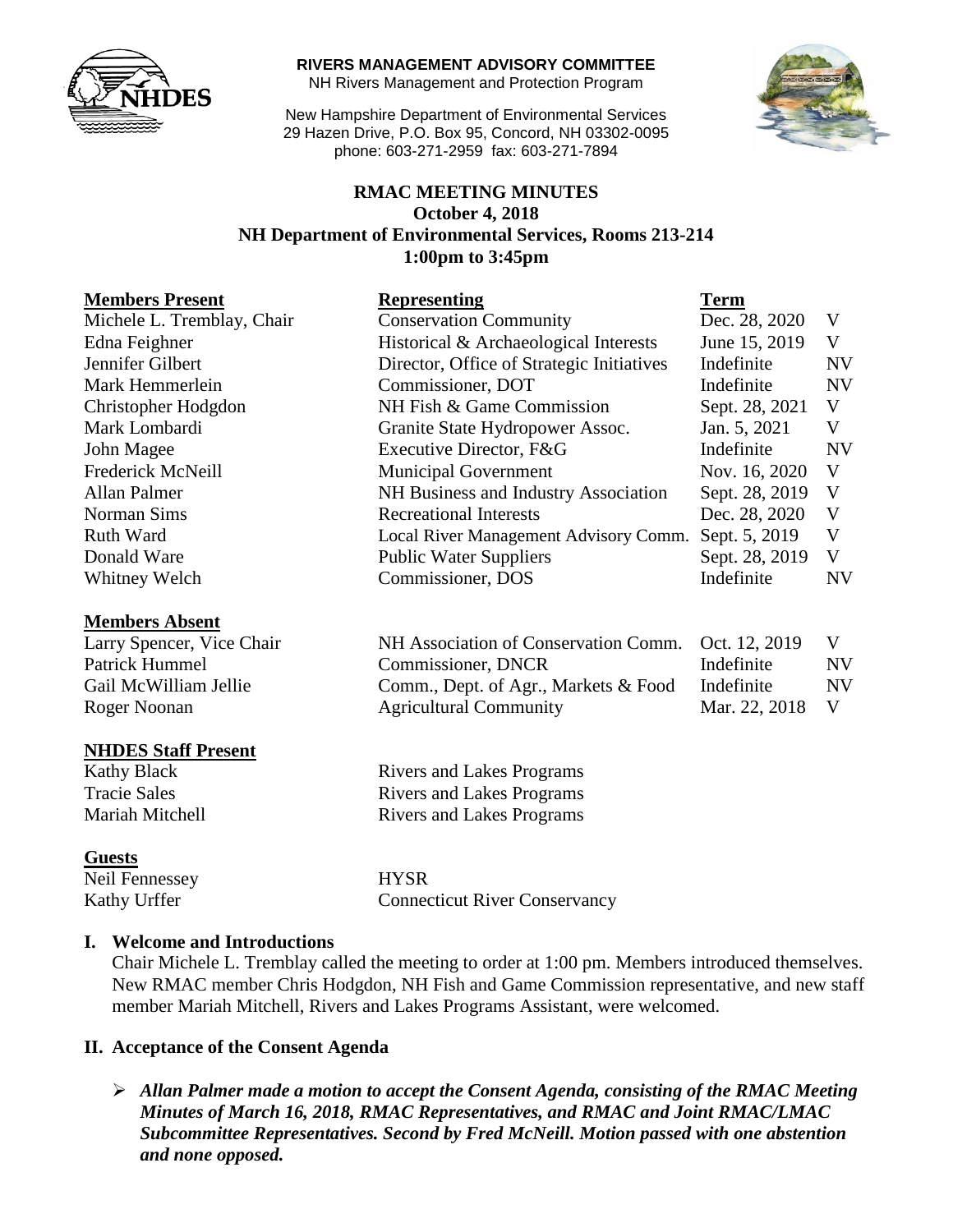## **III.RMAC Represented Interests Presentation Series: NH Fish and Game Department**

John Magee of the New Hampshire Fish and Game Department presented about the Fisheries Habitat Program. The program was established in 2000 and is funded through a one dollar fee on every state fishing license sold. This program takes a watershed health approach to restoration efforts and land conservation projects. A large, ongoing project within multiple waterbodies involves deploying GPS trackers to tag fish and track their travel and habitat usage. Other projects include restoring woody material into rivers and streams to create essential fish habitat. The program also conducts stream crossing surveys on designated rivers and has completed surveys on the Warner, Ammonoosuc, Piscataquog, Ashuelot, and Cold rivers.

## **IV.Instream Flow**

## 1) Instream Flow Rules, Env-Wq 1900

Michele thanked the Instream Flow (ISF) Joint Subcommittee for drafting a letter of comment on the proposed Instream Flow Program rules. The joint RMAC/LMAC letter requests that several additional parties be notified of ISF public hearings, and that *de minimis* amounts and nonaffected dam owner responsibilities be clarified. Tracie Sales explained that the Initial Proposal for the rules will be published hopefully on October 25, 2018. She also noted that there is a financially imposed deadline for the instream flow implementation on the next designated river. Michele requested that the NHDES Commissioner be added to the cc list on the letter.

## *Allan Palmer made a motion to approve the draft joint RMAC/LMAC letter of support for the ISF rules with the addition of the NHDES Commissioner to the cc list. Second by Fred McNeil. Motion passed unanimously.*

# 2) Designated River Prioritization

Wayne Ives presented the designated river prioritization scheme and proposed ranking. The prioritization process ranked the rivers based on position in the watershed, stream flow data availability, development pressure, and segment length. The instream flow program implementation will work most efficiently from the top of a watershed down. Norm Sims asked about starting on the Connecticut River where there are several FERC relicensing efforts underway and instream flow studies could change these licenses for the better. Tracie explained that the Connecticut River is complicated because it requires two-state coordination, has upstream designated segments, and is too large to complete with current funding. A copy of the ISF river prioritization presentation will be posted on the RMAC blog.

 *Allan Palmer motioned to endorse the ranking process presented by NHDES staff and to support the priority list of up to five designated rivers resulting from this process for presentation at the Instream Flow Program's river prioritization public hearing. Seconded by Norm Sims. Motion passed unanimously.* 

# **V. Wetland Rule Revisions, Env-Wt 100-900**

Michele and Tracie attended the Wetland Rule Revision stakeholder meetings from May to September. The majority of attendees were consultants and regulated entities, rather than conservation groups. Michele ensured that the local river management advisory committees were represented. The wetland rule Initial Proposal is expected to be published October  $26<sup>th</sup>$  or later. The comment period is expected to be longer than the minimum 30 days as there will be multiple public hearings throughout NH. Allan asked how HB1104, which shortens the permit review time, will be addressed in the rules. Those familiar with the draft rules had not yet seen the impact of the statute change in the rules. Tracie explained that the existing rules define projects on designated rivers as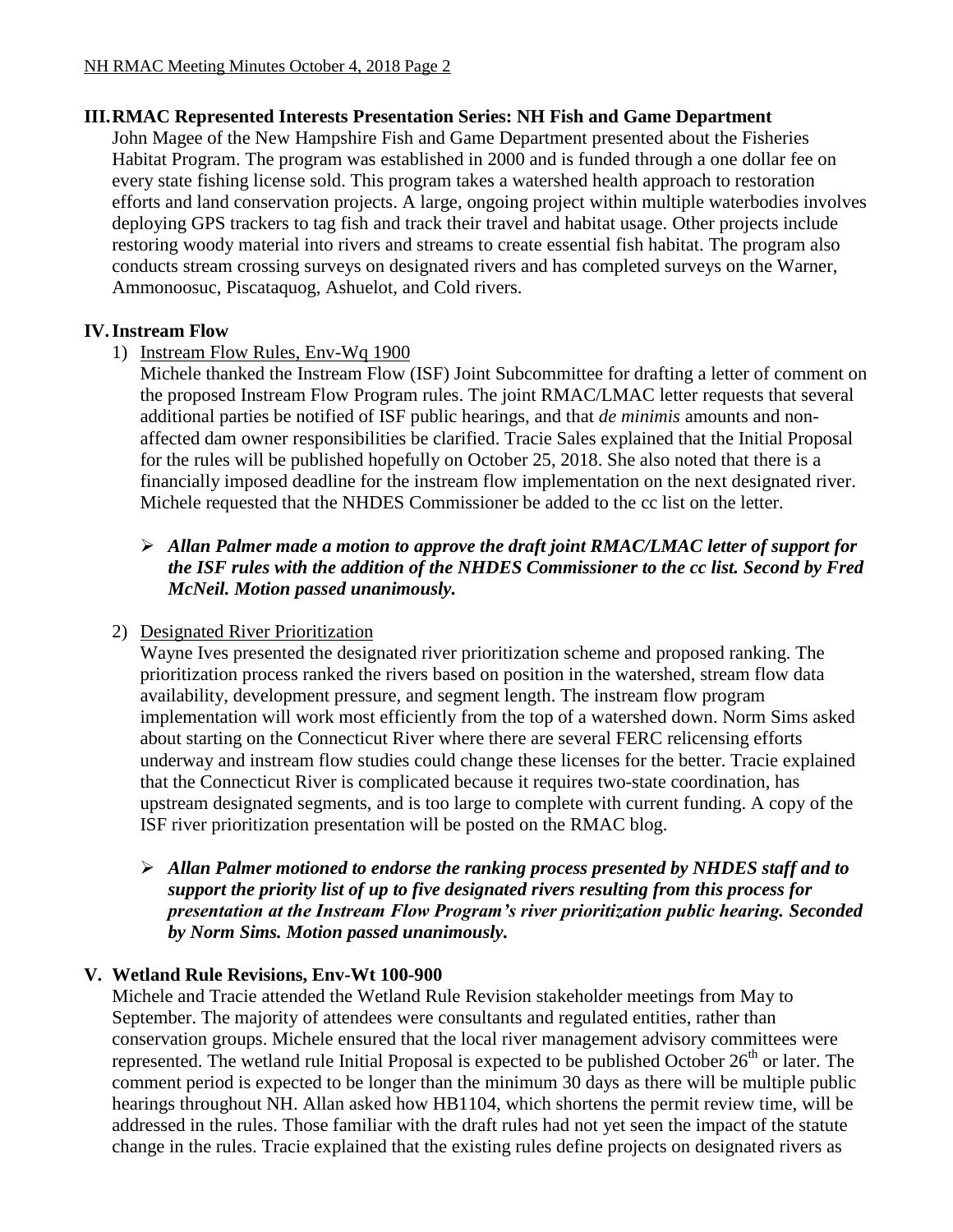#### NH RMAC Meeting Minutes October 4, 2018 Page 3

major projects requiring a regular permit with a longer review time, but the proposed rule revisions treat many projects in designated river corridors the same as projects elsewhere in the state with no special consideration, though the official draft rule language is not yet available.

## **VI. 2019 RMPP-Related Proposition Legislation**

Michele is the Chair of the Boat Safe Card Legislative Study Commission. The Boat Safe Card is proposed to work like the Hike Safe Card and provide funding to the NH Fish and Game Rescue and the Lake Restoration Fund. Michele is also pushing for rivers to be included in the Lakes Restoration Fund to identify and manage invasive aquatic species. The final report for the commission is due November  $1<sup>st</sup>$ .

Kathy Black reviewed the 2019 Legislative Service Requests (LSRs) that pertain to rivers and lakes: LSR 0016, LSR 0017, LSR 0063, LSR 0065, and LSR 0161. LSR 0016 and LSR 0017 are issues from last year, and are being presented again due to upcoming budget cycle. Prior to the meeting Tim Dunleavy commented that LSR 0065 was requested by NH LAKES to establish a commission to examine the effects of wake boats in New Hampshire. The RMAC discussed boat wakes which are becoming an issue on the Connecticut River, and that they are believed to be contributing to increased erosion along the river.

Relating to potential LSRs, Kathy added that Amanda McQuaid from the NHDES Beach Inspection and Cyanobacteria Programs would like to see proposed legislation to fund more sampling and studying of cyanobacteria. With increased funding, public education efforts and outreach materials could be developed and deployed, as well as general maintenance with sampling and posting signage. The LSR filing period closes December 3<sup>rd</sup> and bill text will become available in December and early January.

#### **VII.RMAC Prior Initiatives**

The Rivers and Lakes Programs currently have 2¾ full-time equivalent staff members and now may be able to follow up on incomplete Rivers Program initiatives from prior years. Michele described the Rivers and Lakes Indicators as an example, where the effort was to assist the public in understanding how to translate between water quality results and what that means for activities within the waterbodies such as fishing or swimming.

Tracie discussed that Rivers Program staff are focused on LAC membership recruitment for the new Warner River LAC, the re-established Cocheco River LAC, and LAC's where membership is lacking. The Saco and Swift River LACs are inactive and work is underway to re-establish these LACs. Also, the LAC Corridor Management Plan Guidance document needs to be revised. A permit review guidance document for LAC members is also in the works. The RMAC discussed that the initiatives document needs to be updated with input from the LMAC.

## *Norm Sims made a motion for the RMAC initiatives to be discussed in a future meeting, seconded by Fred McNeill. Motion passed unanimously.*

## **VIII. RMPP Program Updates**

1) FY 2020/2021 Budget

NHDES budget proposals were allowed an increase of one half of one percent, but the Rivers and Lakes Programs proposed budget was increased by six percent. This increase does not include the new Instream Flow Program position which is a top priority for NHDES. The Governor will publish his budget this winter and the legislature will consider it during the 2019 legislative session.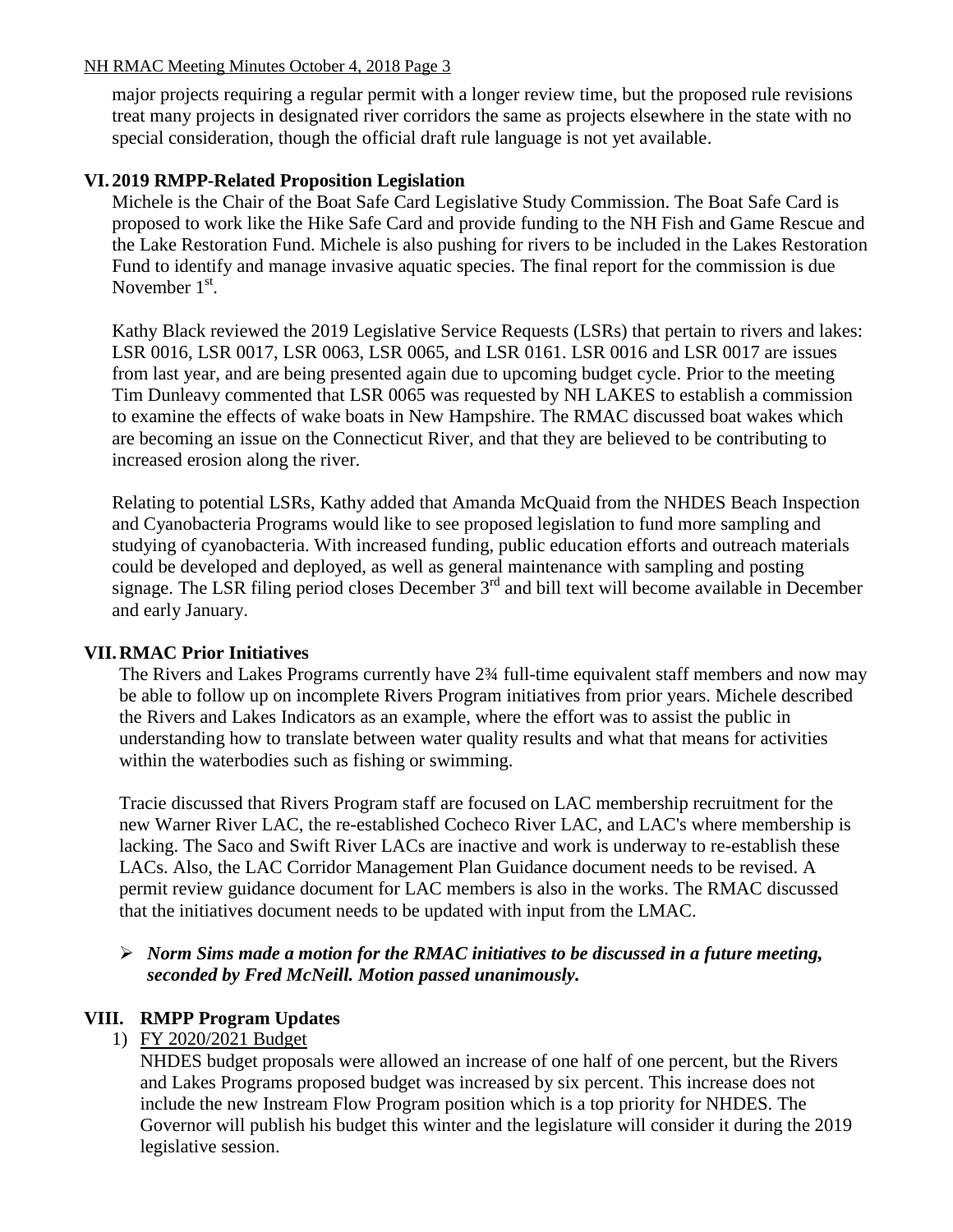## 2) Warner River and Cocheco River LACs

The Cocheco River LAC is now active again with five members. The LAC met on September  $17<sup>th</sup>$  and approved the By-Laws. The Warner River LAC has two members with three more expected on October  $8<sup>th</sup>$  – making it an official LAC. Chris Connors is the Acting Chair and the group already submitted a grant proposal to fund a river corridor management plan.

## 3) LAC Workshop

The LAC workshop, co-hosted by the New Hampshire Rivers Council, is planned for late winter or early spring. Some of the topics include: permit review, ARM fund applications (presented by Lori Sommers), and how LACs can help municipalities develop a top ten list of restoration projects so that projects are ready when funds are available. RMAC representatives are welcome to attend.

## 4) Surplus Land Disposals

Six Surplus Land Reviews (SLRs) were received since the last meeting, with one relevant to the RMAC. The SLR proposed the sale of land along the presidential rail trail and near the Moose River. The property is located on the opposite side of NH Route 2 from the Moose River and there is no expected impact of the sale on the river and public access to it. The RMAC Chair and Vice Chair, under the RMAC's categorical exclusion process, determined that the RMAC would not object to sale.

# **IX.RMAC Representation on Other Committees and Member Comments**

## 1) WQSAC

Allan Palmer shared that WQSAC priority is to establish a way to regulate nutrients in New Hampshire waterbodies with a focus on phosphorus. Previously the EPA standard of 7Q10 was utilized to set discharge permit limits, but the law was changed as 7Q10 was determined to be too rare a flow for everyday use. Many states use different methods of assessing flow regulations. The RMAC discussed nitrogen and phosphorus limits and whether phosphorus is a reliable indicator of eutrophication.

## 2) River Restoration Task Force

Ten dam removals are currently in process. Two are not active due to political reasons. Bill Thomas from NHDES is coordinating seven of the eight active dam removals.

3) Other Member Updates

Patrick Hummel has taken a new position with the State Parks Program and will no longer be the DNCR representative on the RMAC.

The Nashua River and a few of its tributaries have applied for Federal Wild and Scenic designation. Most of the waterbodies are in Massachusetts, but some tributaries are in New Hampshire.

## **X. New Business and Action Item Review**

## 1) New Business

Michele asked for volunteers to join any of the three active subcommittees. Edna Feighner and Jennifer Gilbert volunteered to join the Shoreland subcommittee. Michele requested that she and David Packard would be made Co-Chairs of the Joint LMAC and RMAC Instream Flow subcommittee.